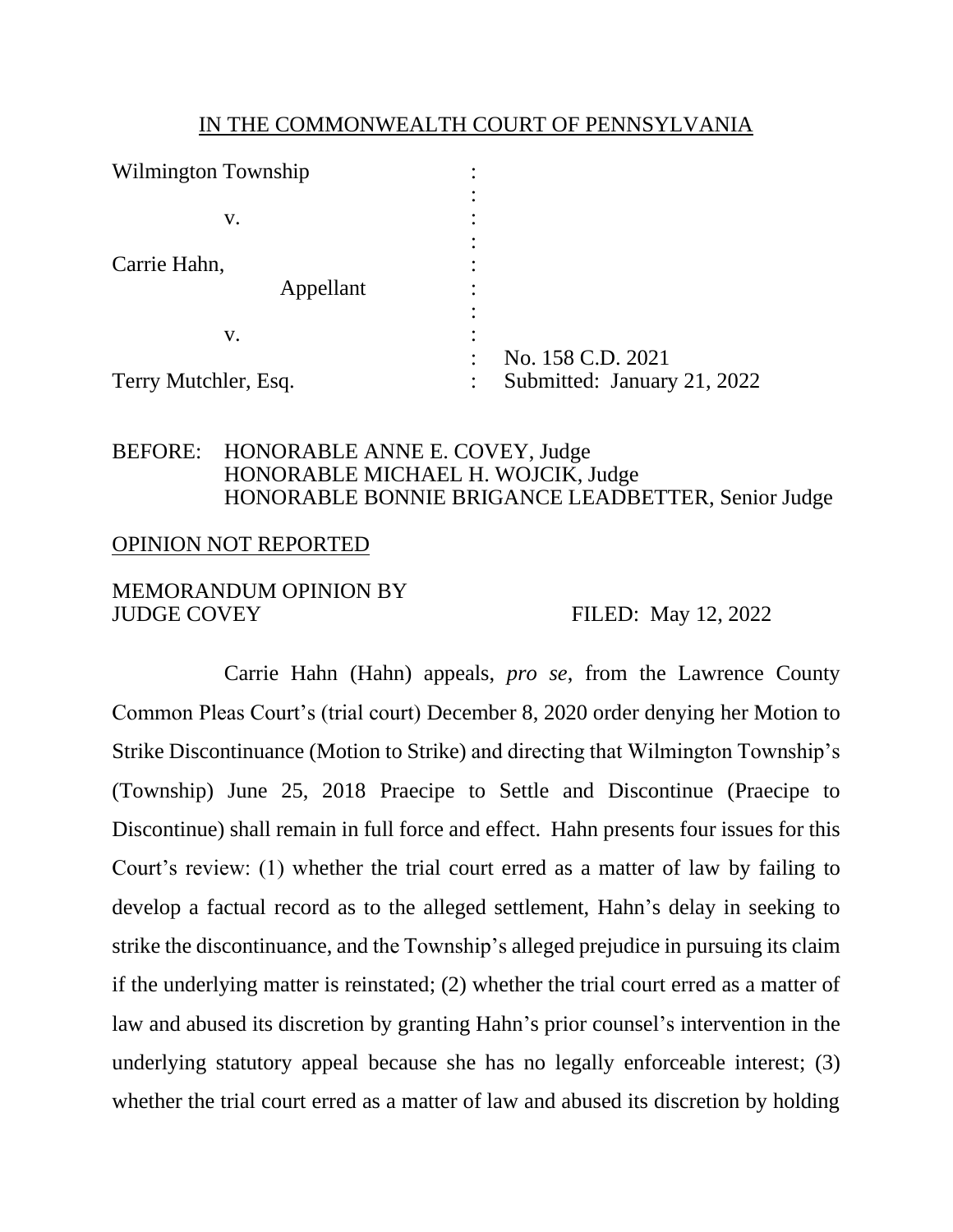Hahn to a strict evidentiary requirement to submit critical material evidence into the record during the evidentiary hearing in a Right-to-Know Law  $(RTKL)^1$  appeal; and (4) whether the trial court erred as a matter of law and abused its discretion by allowing the Township's Praecipe to Discontinue to remain in full force and effect, despite that the Township failed to release records as the Office of Open Record's (OOR) Final Determination directed. After review, this Court affirms.

#### **Background**

On October 26, 2017, Hahn filed an RTKL request with the Township for public records (Request). Specifically, Hahn sought copies of all invoices from Township Solicitor Louis M. Perrotta from January 29, 2016 to the Request date. After invoking a 30-day extension pursuant to Section 902 of the RTKL, 65 P.S. § 67.902, on November 29, 2017, the Township granted Hahn's Request in part and denied it in part by redacting portions of the invoices that it claimed were protected by attorney-client privilege and the work-product doctrine.

On December 7, 2017, Hahn appealed to the OOR. On January 12, 2018, after performing an *in camera* review of the original, unredacted versions of the disputed records, the OOR rendered its Final Determination that affirmed in part and denied in part the Township's response, rescinding many redactions for what the OOR considered routine information unprotected by the attorney-client privilege or the work-product doctrine. On March 22, 2018, the Township appealed to the trial court.

By April 3, 2018 order, the trial court scheduled a status conference for June 25, 2018. At that time, Hahn did not have an attorney of record, and acted *pro se*. However, on June 22, 2018, Terry Mutchler, Esquire (Attorney Mutchler), filed

<sup>1</sup> Act of February 14, 2008, P.L. 6, 65 P.S. §§ 67.101-67.3104.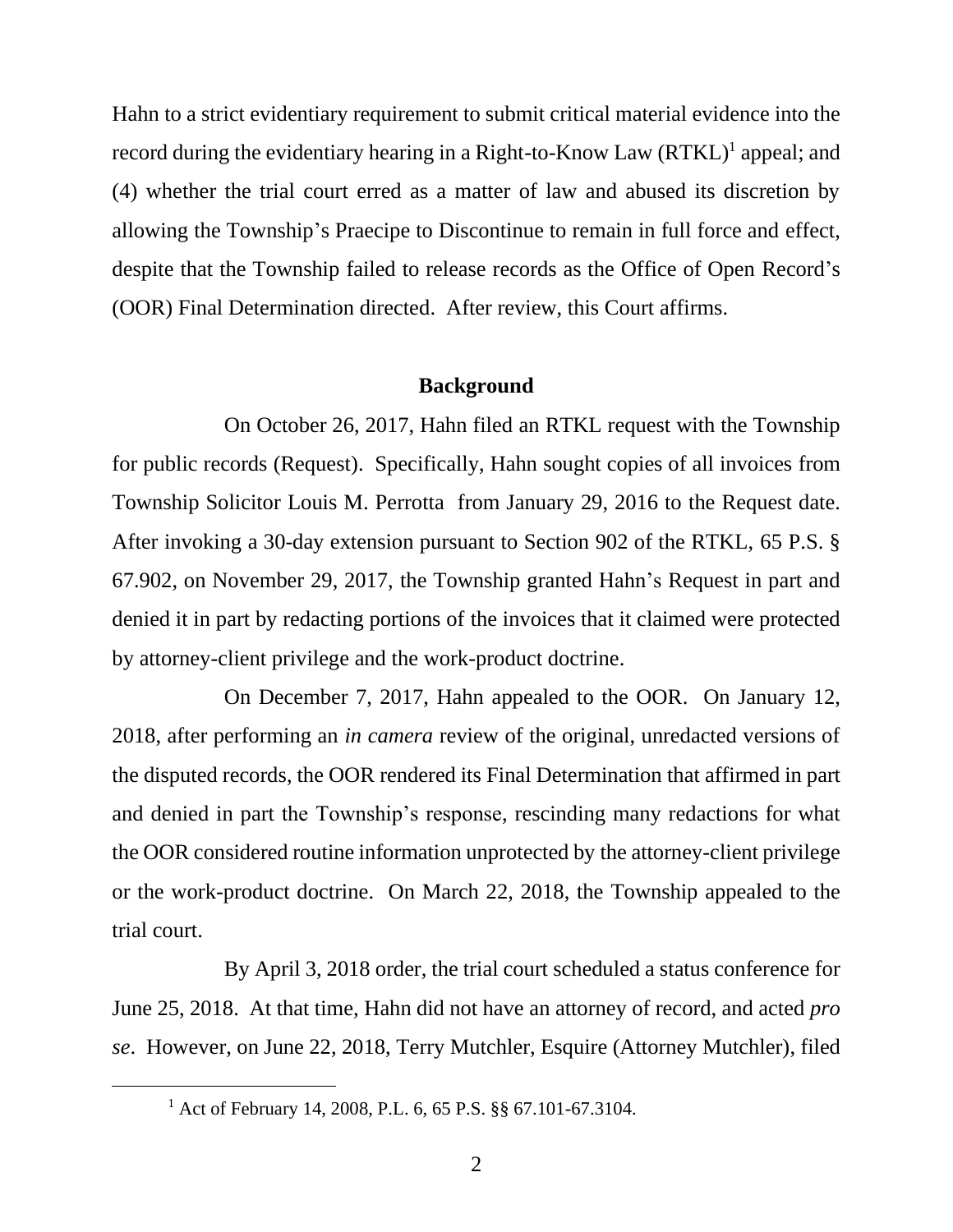a Praecipe for Entry of Appearance as Hahn's counsel.<sup>2</sup> Three days later, on the date the status conference was to take place, the Township's counsel notified the trial court that the parties reached a settlement and contemporaneously filed the Praecipe to Discontinue, therein requesting the trial court's prothonotary (Prothonotary) to discontinue the matter with prejudice. Upon receipt of the Praecipe to Discontinue, the Prothonotary marked the case discontinued with prejudice.

On February 21, 2019, Hahn filed with the Common Pleas' motion court<sup>3</sup> (the trial court judge was presiding therein), a Petition to Enforce the OOR's Determination (Petition to Enforce) and a Notice of Pro Se Appearance. On February 25, 2019, Hahn, *pro se*, presented a motion to consolidate this case with another OOR appeal pending with the trial court. The trial court judge asked Hahn whether she had provided proper notice to opposing counsel before presenting her motion to the motion court, and whether Attorney Mutchler remained her counsel of record. Hahn replied that she had not provided the appropriate notice to the Township's counsel and that she had no recent contact with Attorney Mutchler. The trial court judge declined to entertain Hahn's motion to consolidate, and directed Hahn to provide the necessary notification to the Township's counsel and have Attorney Mutchler withdraw her appearance before Hahn presented her consolidation motion *pro se* a second time.

On February 28, 2019, Attorney Mutchler submitted a Petition to Withdraw her appearance, which the trial court granted. On March 13, 2019, the Township presented a Motion to Strike Petition to Enforce (Township's Motion to

<sup>2</sup> Hahn and Kirstan Tervo (Tervo) retained Attorney Mutchler to represent them in the Township's appeal from the OOR's Final Determination. There is no dispute that Tervo agreed to the Discontinuance. Tervo did not join in Hahn's Motion to Strike.

<sup>&</sup>lt;sup>3</sup> This Opinion references Common Pleas to differentiate it from the trial court that heard the evidentiary hearing.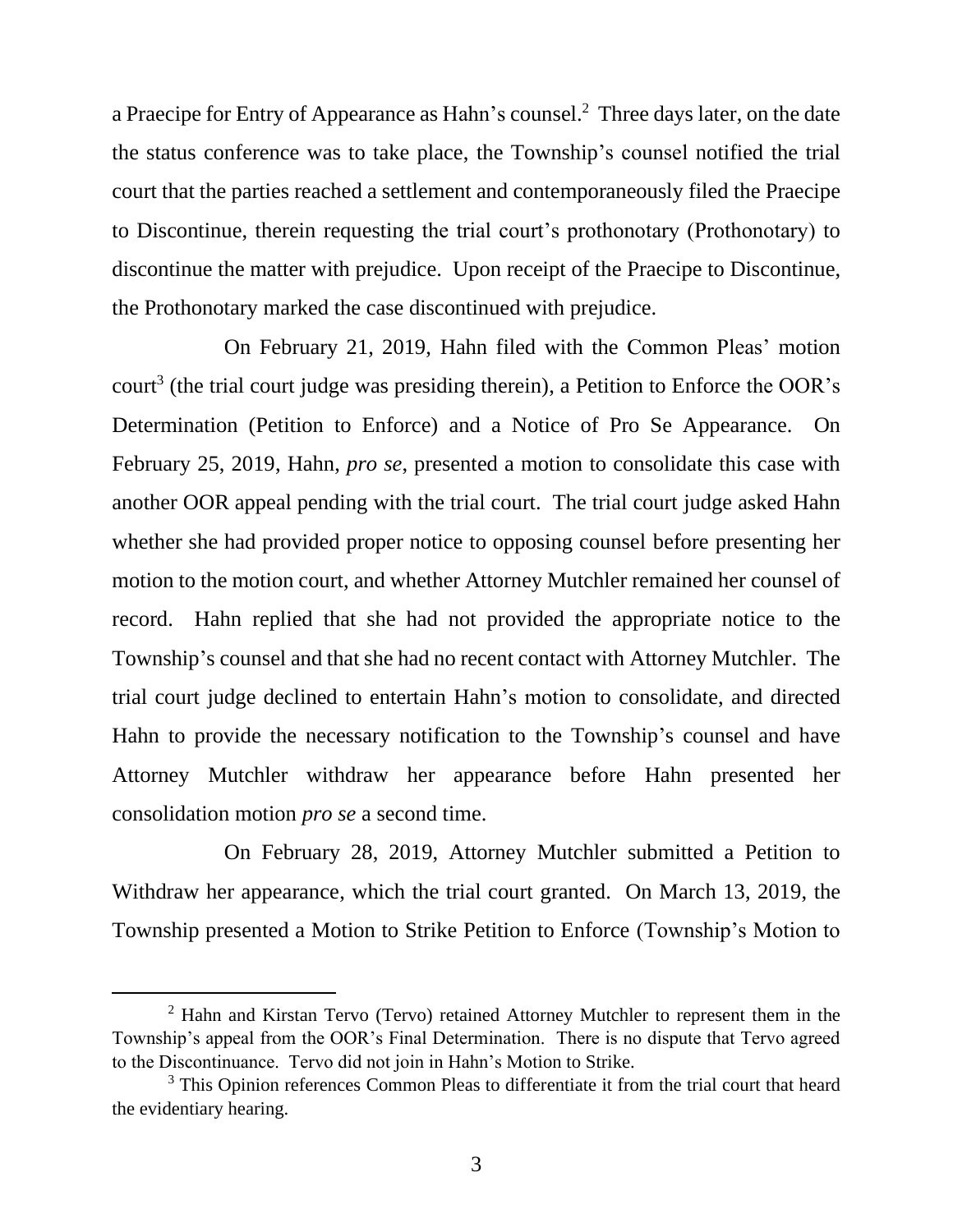Strike) in the motion court (this time before a different presiding judge). The Township argued that Hahn's Petition to Enforce should be stricken because the settlement agreement, memorialized by the Praecipe to Discontinue, had been concluded by Hahn's attorney with Hahn's consent. Hahn challenged the validity of the Praecipe to Discontinue by asserting that Attorney Mutchler did not have her permission to enter into a settlement agreement in June 2018, and further offered to provide the presiding judge written copies of her email correspondence with Attorney Mutchler to substantiate that claim. The presiding judge declined to accept Hahn's emails on the basis that doing so would violate the attorney-client privilege and, after concluding the hearing and taking the matter under advisement, transferred the decision on the Township's Motion to Strike to the trial court judge.

On March 19, 2019, the trial court issued an order that granted the Township's Motion to Strike, and struck Hahn's Petition to Enforce from the record with prejudice, on the basis that the trial court lacked any jurisdiction to proceed under Section 5505 of the Judicial Code, 42 Pa.C.S. § 5505, because the Praecipe to Discontinue was entered on June 25, 2018, thereby divesting the trial court of jurisdiction on July 25, 2018, nearly seven months before Hahn filed her Petition to Enforce. On April 18, 2019, Hahn filed a Petition for Permission to Appeal *Nunc Pro Tunc* (Petition) with the Commonwealth Court. The Commonwealth Court treated Hahn's Petition as a notice of appeal from the trial court's March 19, 2019 order.

On May 14, 2019, the Township filed a Motion to Quash Hahn's appeal with the trial court, which the trial court denied. Thereafter, the trial court directed Hahn to perfect her appeal in accordance with Pennsylvania Rule of Appellate Procedure (Rule) 904 (relating to the content of a notice of appeal), and file a Concise Statement of Errors Complained of on Appeal, pursuant to Rule 1925(b) (Rule 1925(b) Statement). On May 31, 2019, Hahn's then-counsel, Frank G.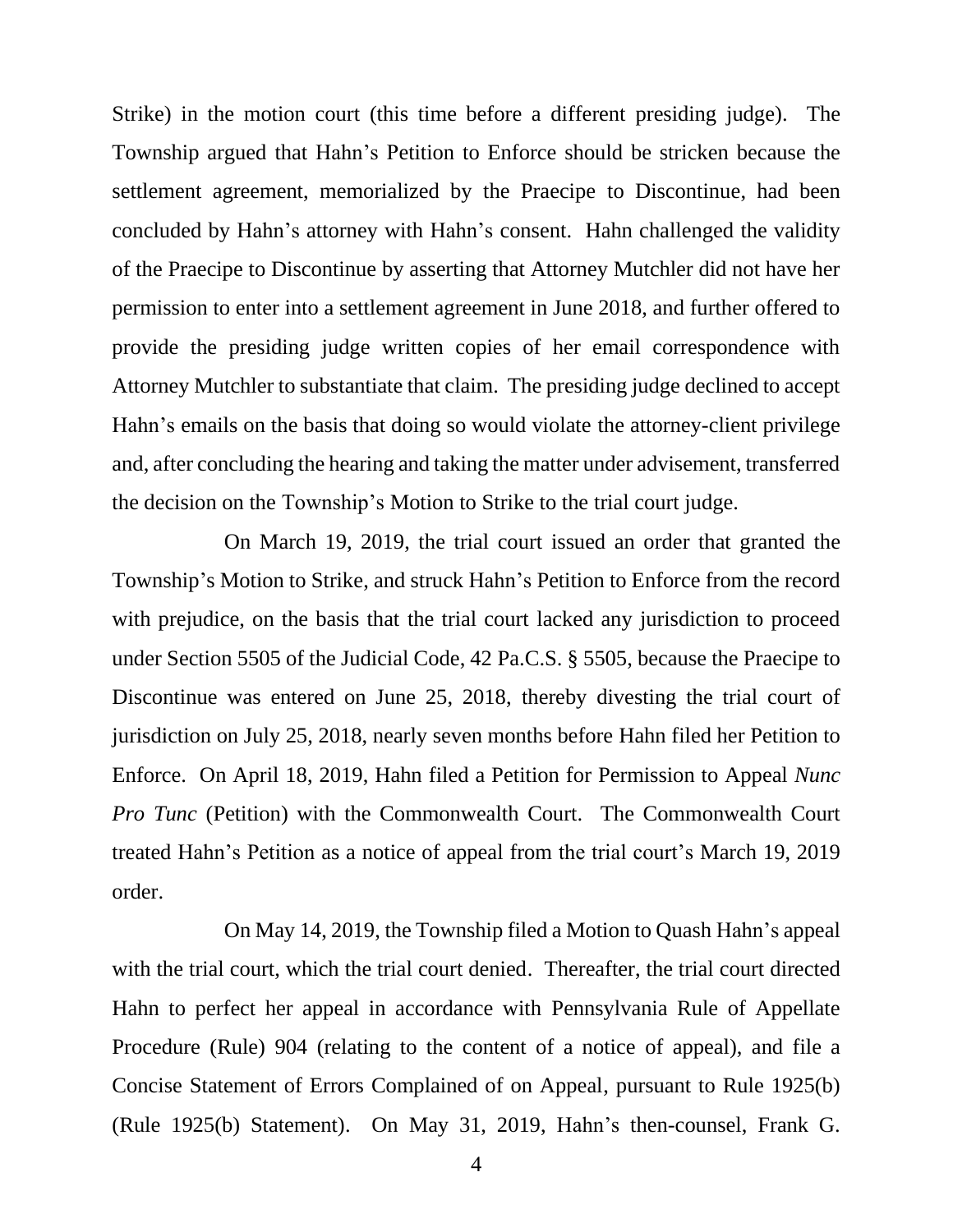Verterano, Esquire (Attorney Verterano), filed a Praecipe for Entry of Appearance on Hahn's behalf and submitted a corrected notice of appeal. On June 5, 2019, Hahn, through Attorney Verterano, filed her Rule 1925(b) Statement. 4

On March 2, 2020, this Court affirmed in part and reversed in part the trial court's order. *See Wilmington Twp. v. Hahn* (Pa. Cmwlth. No. 457 C.D. 2019, filed Mar. 2, 2020). In particular, this Court affirmed the trial court's order to the extent it granted the Township's Motion to Strike, but reversed the order to the extent it struck Hahn's Petition to Enforce with prejudice. *See id*.This Court remanded the matter to the trial court and directed the trial court to permit Hahn to file a new motion seeking to strike the discontinuance, and to hold an evidentiary hearing to resolve any factual disputes raised therein. *See id*.

#### **Facts**

On April 3, 2020, Hahn filed the Motion to Strike.On July 24, 2020, Attorney Mutchler filed a Motion to Intervene (Intervention Motion). On September 8, 2020, the trial court held a hearing on the Intervention Motion. On September 15, 2020, the trial court granted Attorney Mutchler's Intervention Motion. On October 22, 2020, Hahn presented in the motion court a Motion for Sanctions against the Township, the Township's counsel, and Attorney Mutchler. The trial court directed the Motion for Sanctions to be heard the same day as the Motion to Strike. On October 27, 2020, the trial court held an evidentiary hearing on the Motion to Strike. Immediately thereafter, Hahn withdrew her Motion for Sanctions. On December 8, 2020, the trial court denied the Motion to Strike. On February 2, 2021, Hahn appealed to this Court.<sup>5</sup> On February 3, 2021, the trial court directed Hahn to file a

<sup>4</sup>Attorney Verterano represented Hahn from May 31, 2019 to July 12, 2020.

 $<sup>5</sup>$  Due to the Prothonotary's failure to provide Hahn notice of the trial court's December 8,</sup> 2020 order, Hahn filed her appeal *nunc pro tunc* on February 2, 2021. The Township filed a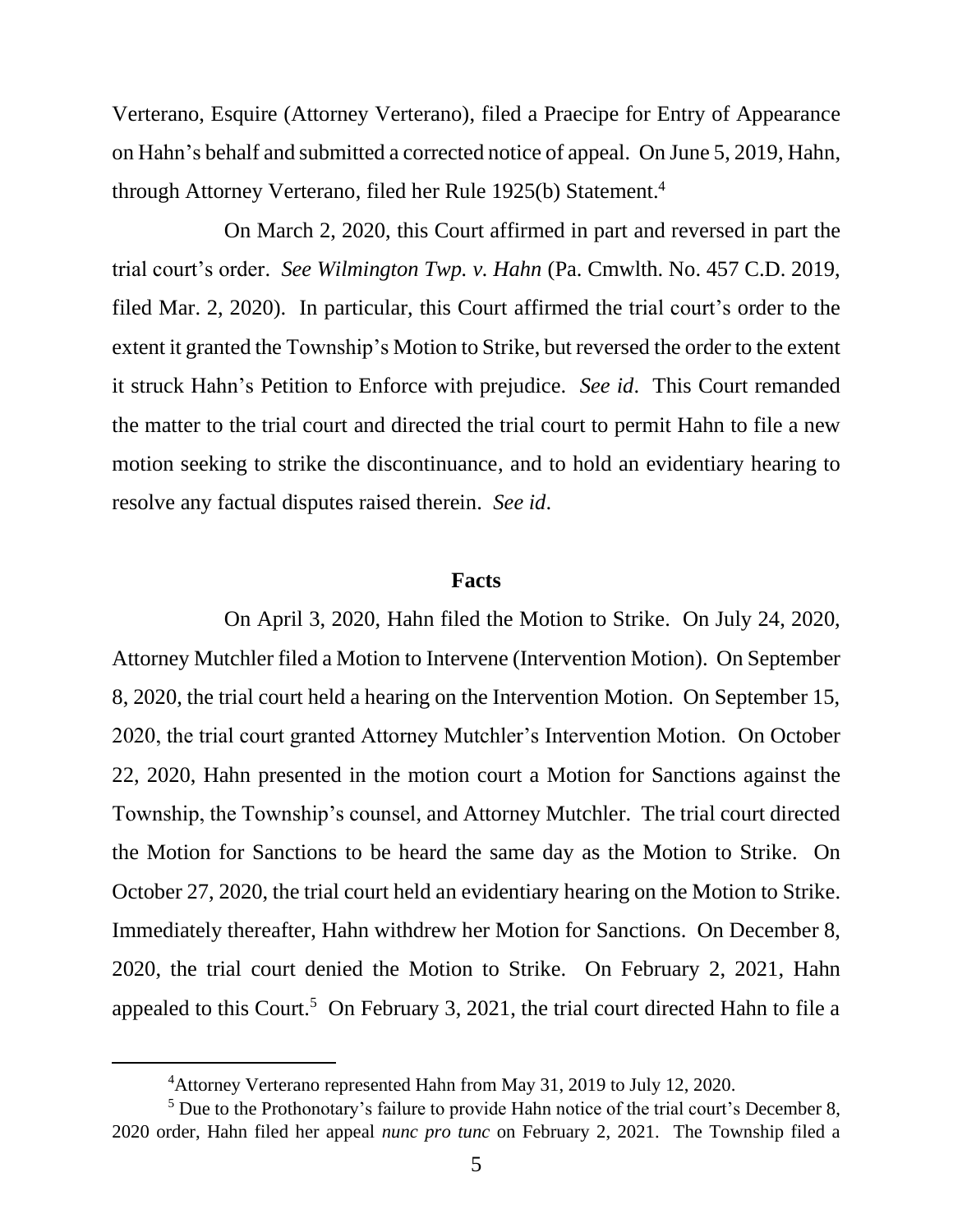Rule 1925(b) Statement. Hahn timely filed her Rule 1925(b) Statement. On March 16, 2021, the trial court filed its opinion pursuant to Rule 1925(a).

### **Discussion**

At the outset, a review of Hahn's brief reveals that Hahn mistakenly conflates the Township's OOR appeal with the remand proceedings before the trial court, and currently before this Court. The issue before the trial court in the instant matter was whether Hahn was entitled to have the Praecipe to Discontinue stricken based on Attorney Mutchler's alleged agreement to a settlement without Hahn's authorization. However, in her briefs filed with this Court in this matter, Hahn repeatedly and erroneously refers to her RTKL request, the OOR's Final Determination, and the statutory nature of her appeal therefrom.

> The controlling question in this case is whether the [trial] court erred in denying [the Motion to Strike]. The general rule with respect to discontinuance is contained in [Pennsylvania Rule of Civil Procedure (Civil Rule)] 229:

(a) A discontinuance shall be the exclusive method of voluntary termination of an action, in whole or in part, by the plaintiff before the commencement of the trial.

(b) A discontinuance may not be entered as to less than all defendants except upon the written consent of all parties or leave of court after notice to all parties.

(c) **The court**, upon petition and after notice, **may strike off a discontinuance order to protect the rights of any party from unreasonable inconvenience**, **vexation**, **harassment**, **expense or prejudice**.

Motion to Quash the appeal. After a hearing, the trial court denied the Township's Motion to Quash, and treated Hahn's appeal as if it had been filed on December 8, 2020.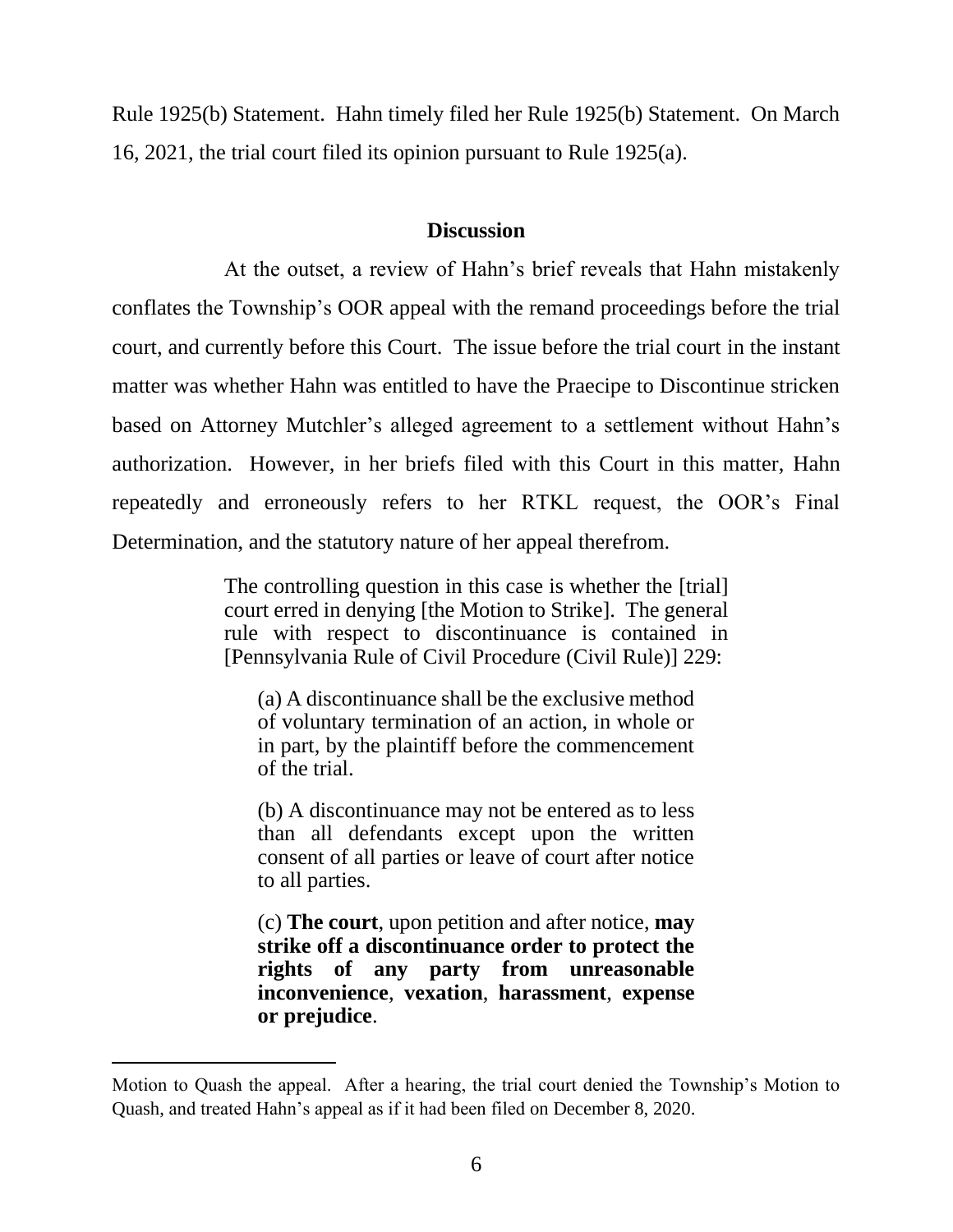[Pa.R.Civ.P. 229.]

[Civil Rule 229] reflects the longstanding practice in Pennsylvania, which was well described in *Consolidated National Bank v. McManus*, . . . 66 A. 250 ([Pa.] 1907). In *McManus*, the plaintiff entered a discontinuance, the defendant filed a rule to show cause why it should not be stricken, and the court discharged the rule. We characterized this as "equivalent to a grant of leave." *Id.* . . . at 250. Prior thereto, [the Pennsylvania Supreme Court] explained:

A discontinuance in strict law must be by leave of court, but it is the universal practice in Pennsylvania to assume such leave in the first instance. This was stated to be the established practice as long ago as 1843, in *Schuylkill Bank v. Macalester*, 6 Watts & S. 147 [(1843)], where it is said per curiam: ["]All the cases show that a discontinuance must be founded on the express or implied leave of the court. In England this leave is obtained on motion in the first instance, and here it is taken without the formality of an application, but subject to be withdrawn on cause shown for it; that is the[] whole difference.["] The causes which will move the court to withdraw its assumed leave and set aside the discontinuance are addressed to its discretion, and usually involve some unjust disadvantage to the defendant or some other interested party, such as a surety.

[*McManus*, 66 A.] at 250. It is apparent, then, that **the question is the same whether it is placed before the court by the plaintiff requesting express leave to discontinue or by the defendant seeking to have a discontinuance stricken**. Moreover, **it is clear that the question is addressed to the court**'**s discretion**.

*Fancsali v. Univ. Health Ctr. of Pittsburgh*, 761 A.2d 1159, 1161-62 (Pa. 2000)

(emphasis added; footnote omitted).

**When the trial court reaches a conclusion calling for the exercise of its discretion**, **the party complaining on appeal has a heavy burden**. It is not sufficient to persuade the appellate court that it might have reached a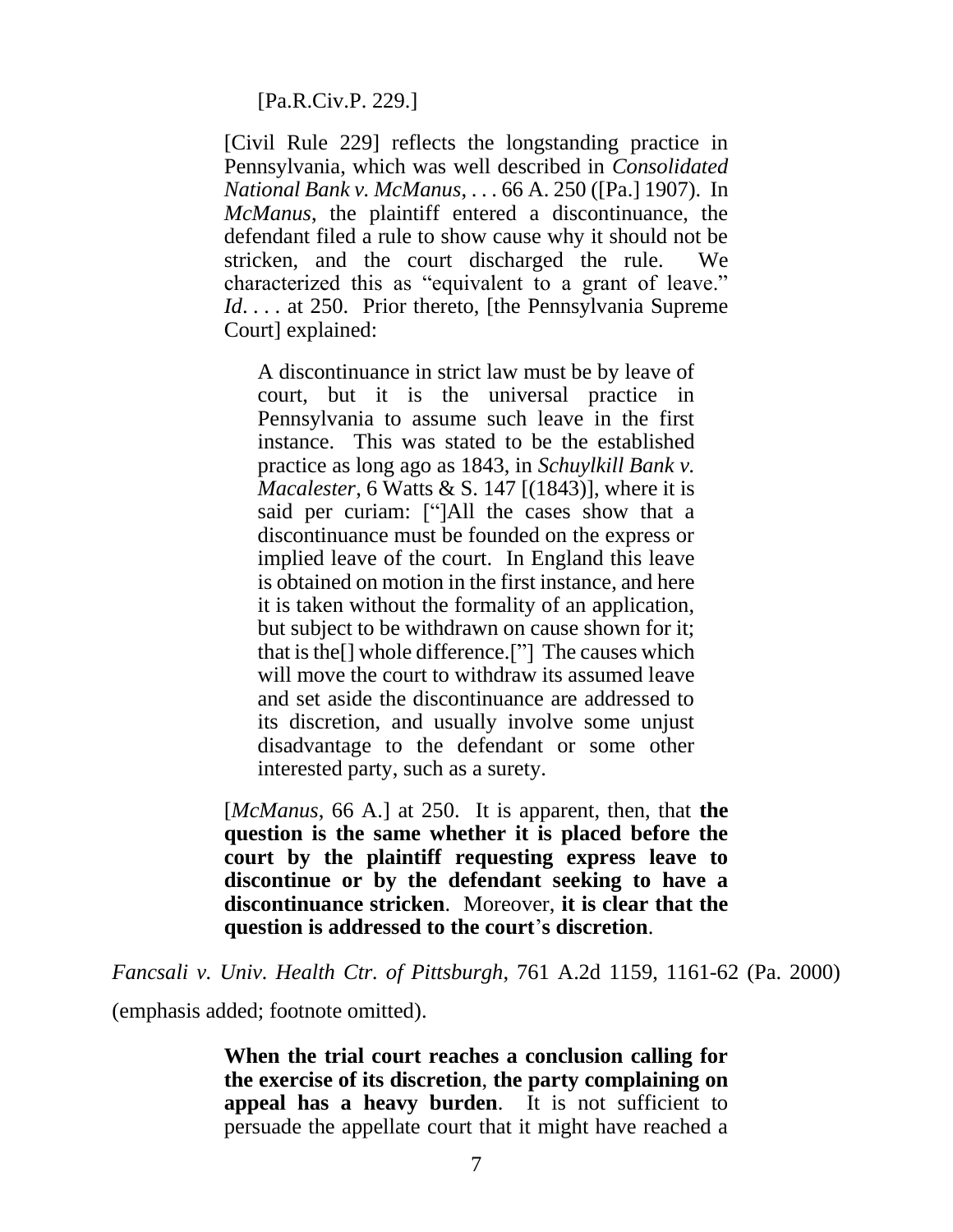different conclusion under the same factual situation. "**An abuse of discretion is not merely an error of judgment**, **but if in reaching a conclusion the law is overridden or misapplied**, **or the judgment exercised is manifestly unreasonable**, **or the result of partiality**, **prejudice**, **bias or ill-will**, as shown by the evidence or the record, **discretion is abused**." *Paden v. Baker Concrete Constr.*, . . . 658 A.2d 341, 343 ([Pa.] 1995) (quoting *Mielcuszny . . . v. Rosol*, . . . 176 A. 236[, 237] ([Pa.] 1934)).

*Fancsali*, 761 A.2d at 1162 (emphasis added).

Hahn first argues that the trial court erred as a matter of law when it failed to develop a factual record as to the alleged settlement, Hahn's delay in seeking to strike the discontinuance, and the Township's alleged prejudice in pursuing its claim if the underlying matter is reinstated. However, the record belies this argument.

The trial court held an evidentiary hearing in this matter on October 27, 2020, at which Hahn had the opportunity to, and in fact did, present witnesses and documentary evidence, cross-examine witnesses (Hahn appeared *pro se*), and present an opening and closing statement. Specifically, Hahn gave a lengthy opening statement. *See* Transcripts of Testimony (Filing) at 50-53; <sup>6</sup> Notes of Testimony Oct. 27, 2020 (N.T.) at 6-9. Further, Hahn presented the testimony of Attorney Verterano, who she questioned on direct examination, *see* Filing at 54-86; N.T. at 10-42, and on redirect examination. *See* Filing at 99-101; N.T. at 55-57. In addition, Hahn cross-examined Attorney Mutchler. *See* Filing at 152-191; N.T. at 108-147. Finally, Hahn presented a closing statement. *See* Filing at 199-201; N.T. at 155-157.

<sup>&</sup>lt;sup>6</sup> The Motion to Strike hearing transcript was not included in the Reproduced Record, but was included in a separate filing that contained the notes of testimony of three hearings. Because the pages therein are not numbered, the page numbers referenced herein reflect electronic pagination.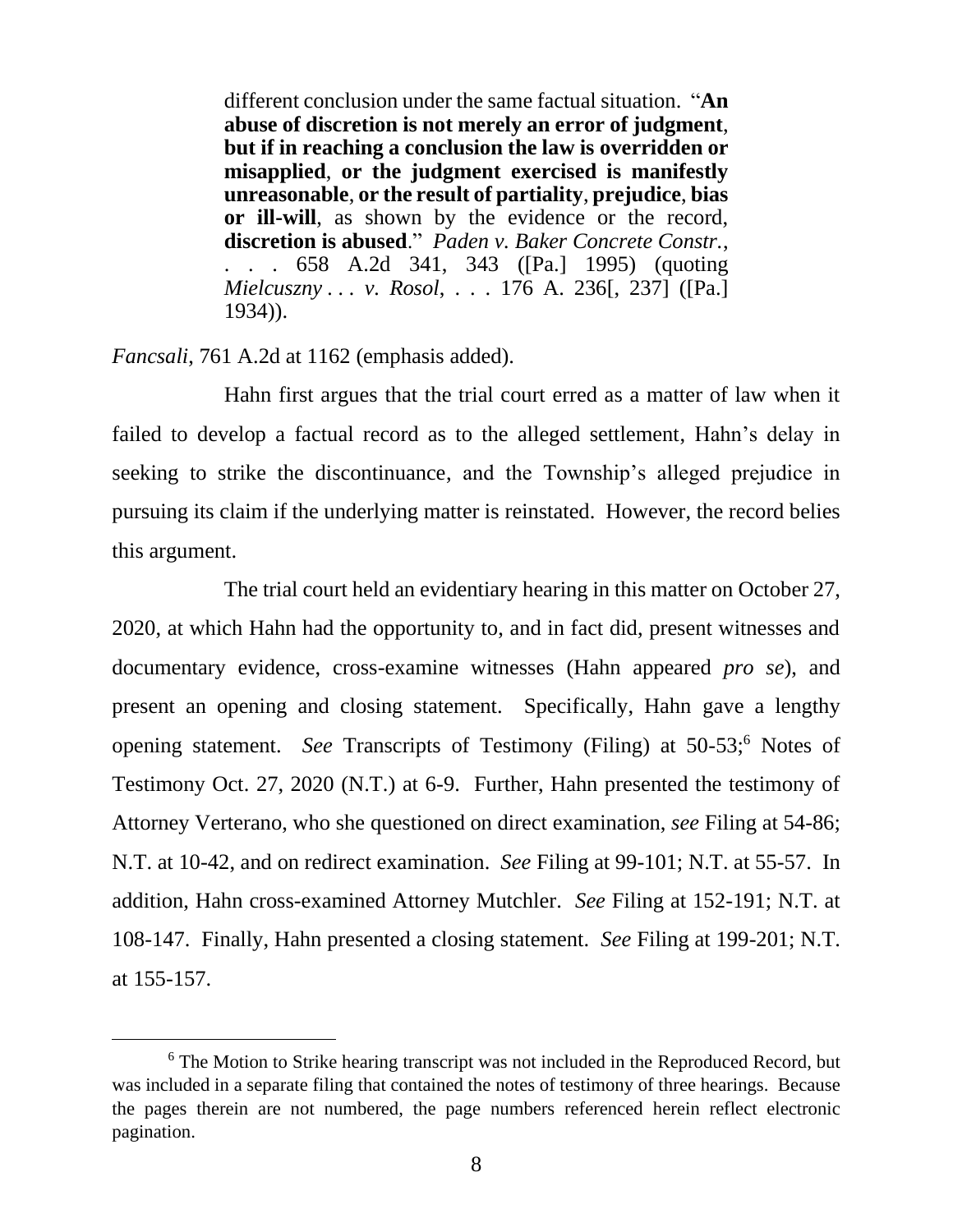The following interaction transpired immediately prior to Hahn's closing statement:

> THE [TRIAL] COURT: Okay. Okay, the [trial c]ourt will close the record, then, on the issue of the discontinuance. I'm going to hear from counsel,  $\lceil \cdot \rceil \rceil$  and Hahn ....

> So, [] Hahn, what -- as far as closing comments on the discontinuance issue, is there anything that's not been covered? What -- your legal argument.

[] HAHN: Well, I --

THE [TRIAL] COURT: Specifically on the discontinuance.

[] HAHN: On the discontinuance, **part of the remand** [] **from the Commonwealth** [**Court**] **was for me to explain why it took so long**. Is that [. . . .]

THE [TRIAL] COURT: Explain, yeah. **You haven**'**t presented anything** [**i**]**n that regard**. That was the -- as part of that was why was there [sic] the delay in - in doing anything.

[] HAHN: So I had submitted on July 27th - or sorry, 24th the exhibits marked D[-]1 through D-4 [(Supplemental Filing)].

THE [TRIAL] COURT: What do you mean you submitted them?

[] HAHN: I submitted them as an attachment to my [S]upplemental [F]iling with my confidential e-mail correspondence with the other attorneys that I spoke with in between July -- or June 25th and when I ended up hiring Attorney Verterano.

THE [TRIAL] COURT: That was this summer?

[] HAHN: It was between -- it was in 2018. I spoke with numerous attorneys about the situation and consulted with them as their legal expertise as how to proceed, and so I submitted that to the [trial c]ourt for you to review *in*[] *camera* so that you were aware that I did have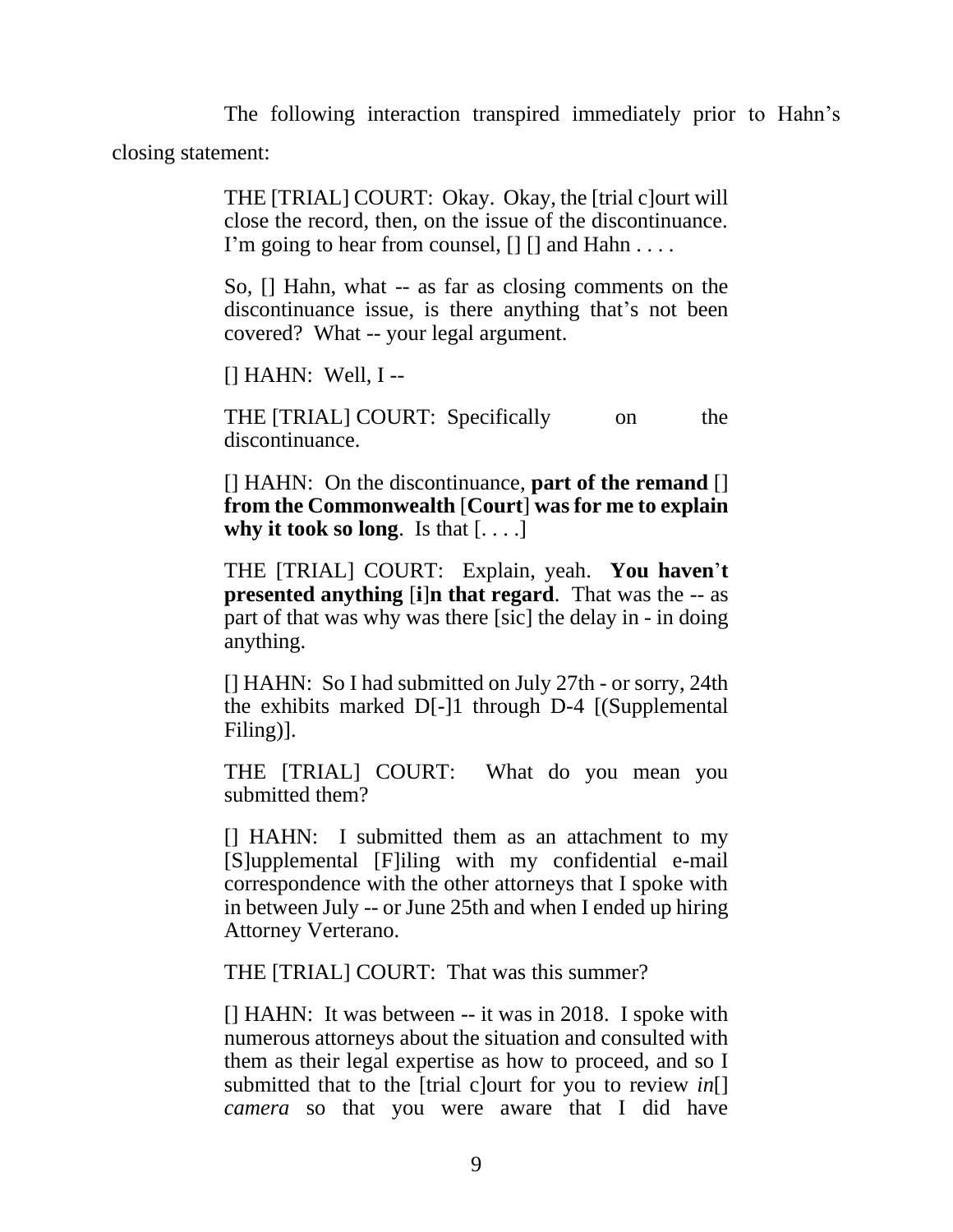conversations with other attorneys. They had different ideas or just didn't think I could continue. Some felt there was [a] conflict of interest, but I did present that to you, that I did try to find other legal representation.

THE [TRIAL] COURT: Well, **you didn**'**t present anything like that when it was your time to present your evidence**.

[] HAHN: Those are attorney/client privilege, and **I do not want to read my conversations with those attorneys**. That's why I provided them to the [trial c]ourt *in*[]*camera*, so that you could see my reasons and why it took so long for me to file.

THE [TRIAL] COURT: The [trial c]ourt has not reviewed those, because we never do anything like that[.]

[] HAHN: Okay. Well, as far as the Commonwealth Court, I just want to note  $[\dots]$ 

THE [TRIAL] COURT: [a]t an evidentiary hearing, which is what we have today.

[] HAHN: I wanted to note for the record that I did submit *in*[]*camera* records for you to review.

So another issue that the Commonwealth Court felt needed to be addressed, and was also in your order, was the prejudice to the [T]ownship. If this [M]otion to [S]trike were [sic] accepted -- granted, whether or not the [T]ownship would be prejudiced, and as I -- as I said in my brief before, the striking of that discontinuance just brings back to life the [T]ownship's initial [P]etition for [] [R]eview of [the OOR's] [Final Determination]. So they are not prejudiced in any way.

So my closing arguments, there is nothing in this e-mail correspondence with Attorney Mutchler that shows either attorney -- either [Kirstan] Tervo or myself gave Attorney Mutchler expressed authority to settle for less than what the [OOR] had allowed.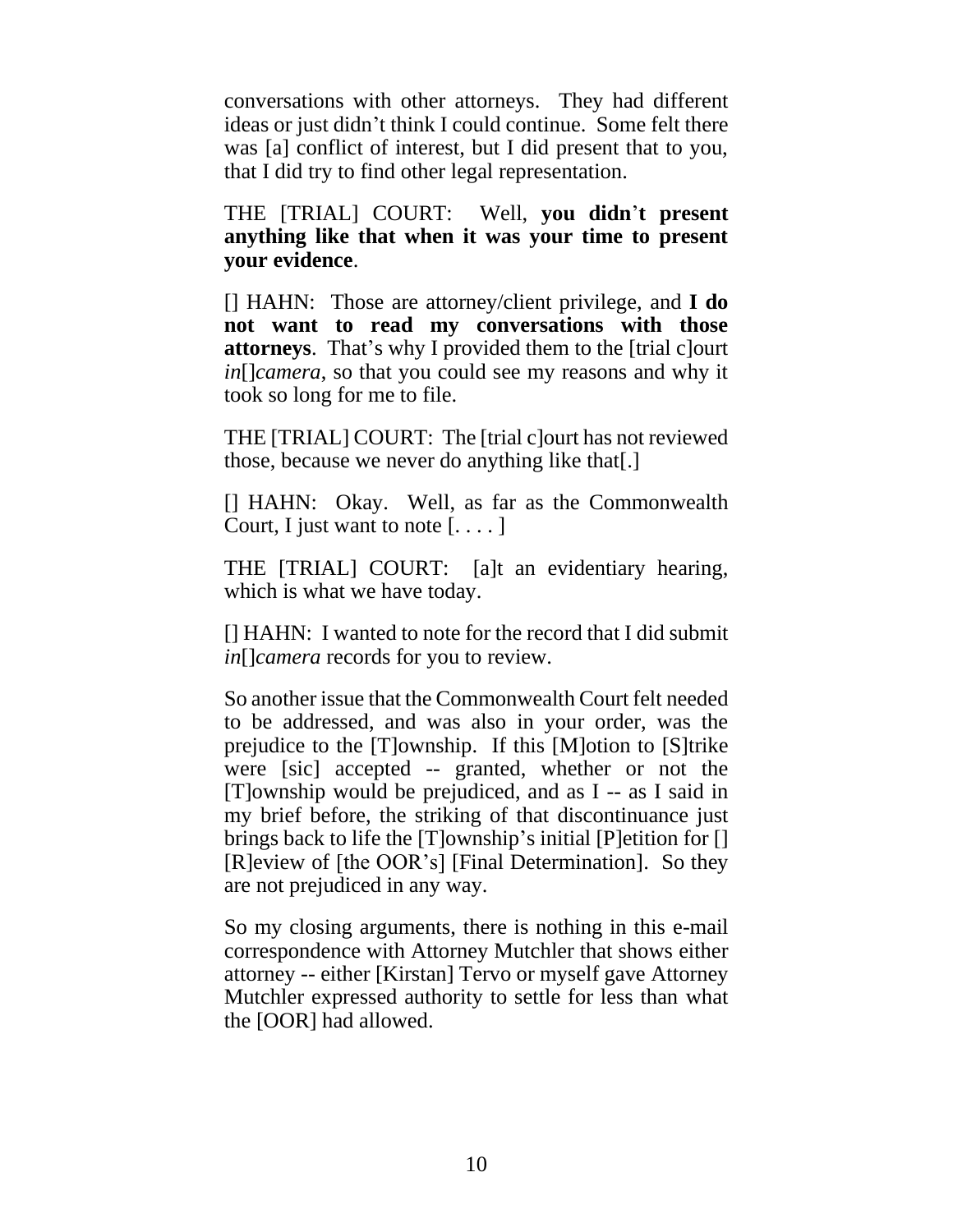Filing at 197-199; N.T. at 153-155 (italics and emphasis added). Thereafter, Hahn continued her closing statement regarding the Motion to Strike. *See* Filing at 199- 201; N.T. at 155-157.

The Pennsylvania Supreme Court has explained:

Under Pennsylvania law, *pro se* [**litigants**] **are subject to the same rules of procedure as are represented** [**litigants**]. *See Commonwealth v. Williams*, . . . 896 A.2d 523, 534 ([Pa.] 2006) (*pro se* [litigants] are held to same standards as licensed attorneys).

Although the courts may liberally construe materials filed by a *pro se* litigant, *pro se* **status confers no special benefit upon a litigant**, and a court cannot be expected to become a litigant's counsel or find more in a written *pro se* submission than is fairly conveyed in the pleading.

*Commonwealth v. Blakeney*, 108 A.3d 739, 766 (Pa. 2014) (emphasis added).

A review of the record reveals that the trial court did, in fact, develop a factual record as to Hahn's authorization of the alleged settlement. Concerning Hahn's delay in seeking to strike the discontinuance, and the Township's alleged prejudice in pursuing its claim if the underlying matter was reinstated, the failure to develop a record was the result of Hahn's lack of legal knowledge. Rather than present evidence regarding the reason for her delay in filing the Motion to Strike, Hahn filed a Supplemental Filing containing privileged documents in the trial court expecting the trial court judge to review them. In addition, instead of presenting evidence regarding the Township's prejudice, Hahn merely submitted argument. Accordingly, the failure to develop a factual record as to Hahn's delay in seeking to strike the discontinuance and the Township's alleged prejudice in pursuing its claim if the underlying matter is reinstated was due to Hahn's case presentation. Because "*pro se* [litigants] are subject to the same rules of procedure as are represented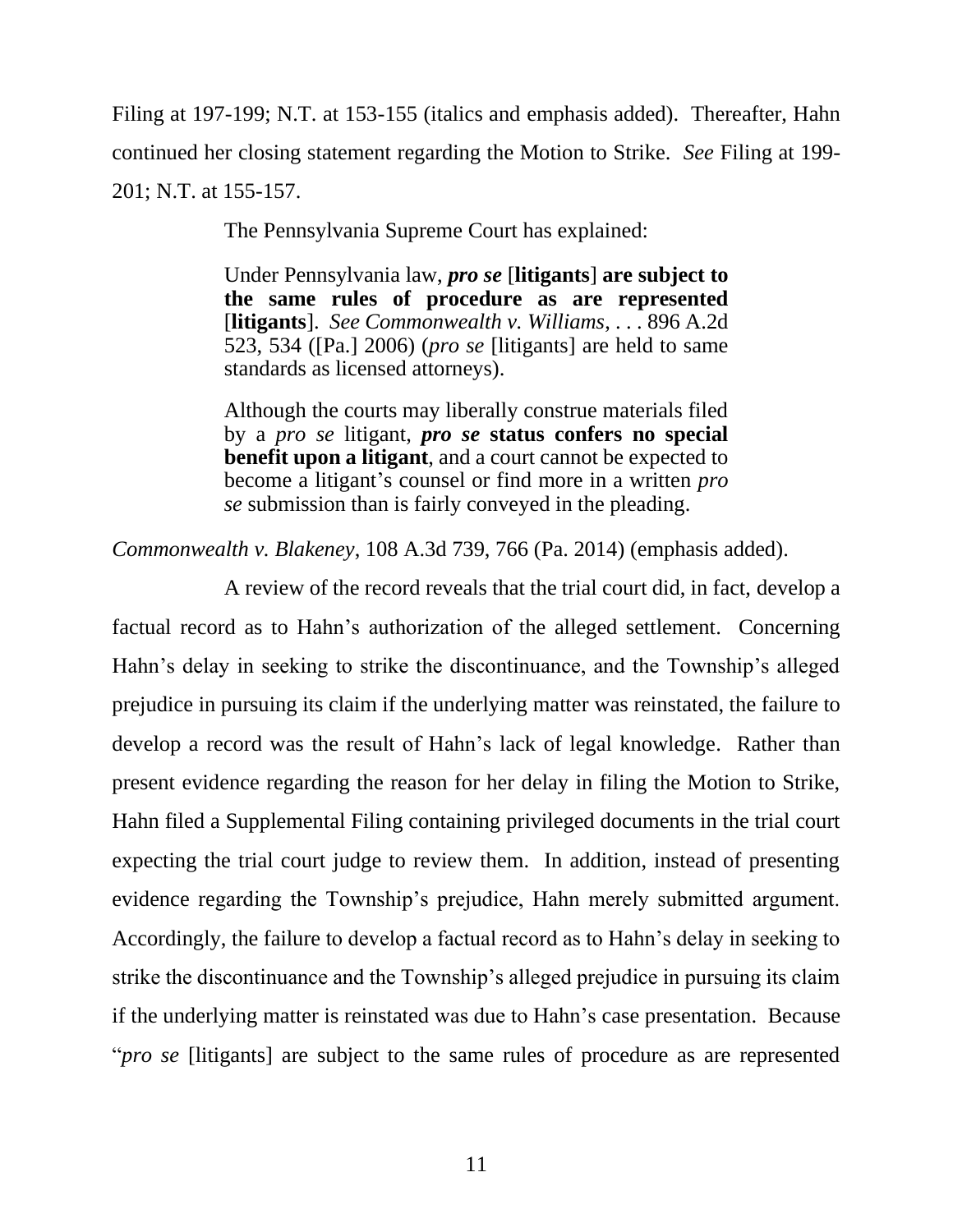[litigants]," and "*pro se* status confers no special benefit upon a litigant," the trial court did not err in this regard. *Blakeney*, 108 A.3d at 766.

Hahn next asserts that the trial court erred as a matter of law and abused its discretion by allowing Attorney Mutchler to intervene in the underlying statutory appeal<sup>7</sup> because Attorney Mutchler had no legally enforceable interest.

Civil Rule 2327 provides, in relevant part:

At any time during the pendency of an action, a person not a party thereto shall be permitted to intervene therein, subject to these rules if

. . . .

(4) the determination of such action may affect any legally enforceable interest of such person whether or not such person may be bound by a judgment in the action.

Pa.R.Civ.P. 2327.

Civil Rule 2329 mandates:

Upon the filing of the petition and after hearing, of which due notice shall be given to all parties, **the court**, **if the allegations of the petition have been established and are found to be sufficient**, **shall enter an order allowing intervention**; but an application for intervention may be refused, if

(1) the claim or defense of the petitioner is not in subordination to and in recognition of the propriety of the action; or

(2) the interest of the petitioner is already adequately represented; or

(3) the petitioner has unduly delayed in making application for intervention or the intervention will unduly

<sup>7</sup> The *underlying statutory appeal* was the Township's appeal from the OOR's Final Determination, wherein Attorney Mutchler represented Hahn. The current matter is Hahn's appeal from the trial court's denial of Hahn's Motion to Strike. Hahn is clearly referencing Attorney Mutchler's intervention in the Motion to Strike.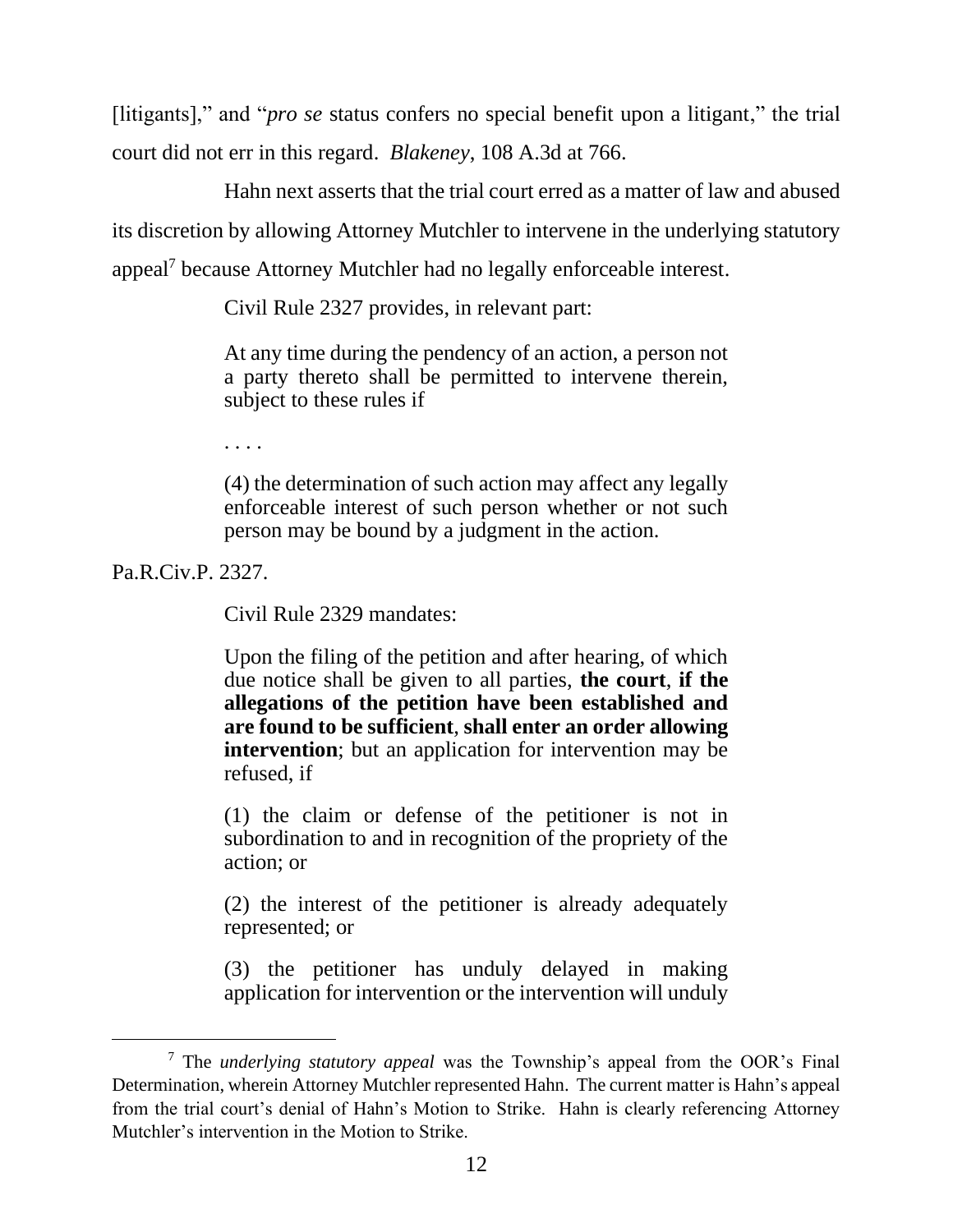delay, embarrass or prejudice the trial or the adjudication of the rights of the parties.

## Pa.R.Civ.P. 2329 (emphasis added).

This Court has held that a grant of intervention is mandatory where the intervenor satisfies one of the four bases set forth in [Civil] Rule [] 2327 unless there exists a basis for refusal under [Civil] Rule [] 2329. [The Court] reasoned as follows:

Considering [Civil] Rules 2327 and 2329 together, the effect of [Civil] Rule 2329 is that *if the petitioner is a person within one of the classes described in*  [*Civil*] *Rule 2327, the allowance of intervention is mandatory, not discretionary, unless one of the grounds for refusal under* [*Civil*] *Rule 2329 is present.* Equally, if the petitioner does not show himself to be within one of the four classes described in [Civil] Rule 2327, intervention must be denied, irrespective of whether any of the grounds for refusal in [Civil] Rule 2329 exist. Thus, **the court is given the discretion to allow or to refuse intervention only where the petitioner falls within one of the classes enumerated in** [**Civil**] **Rule 2327** *and* **only where one of the grounds under** [**Civil**] **Rule 2329 is present** which authorizes the refusal of intervention.

*Larock v. Sugarloaf* [*Twp.*] *Zoning Hearing* [*Bd.*], 740 A.2d 308, 313 (Pa. Cmwlth. 1999) (internal citations omitted and emphasis added).

*Allegheny Reprod. Health Ctr. v. Pa. Dep't of Hum. Servs.*, 225 A.3d 902, 908 (Pa.

Cmwlth. 2020) (bold emphasis added).

Here, the trial court

granted [Attorney] Mutchler's [Intervention Motion] because her professional license and reputation would almost certainly have been impacted by an adverse finding at the October 27, 2020 evidentiary hearing, such that her ability to practice law would have been jeopardized. At the time of granting intervention, the [trial c]ourt had concerns that the evidentiary hearing on the settlement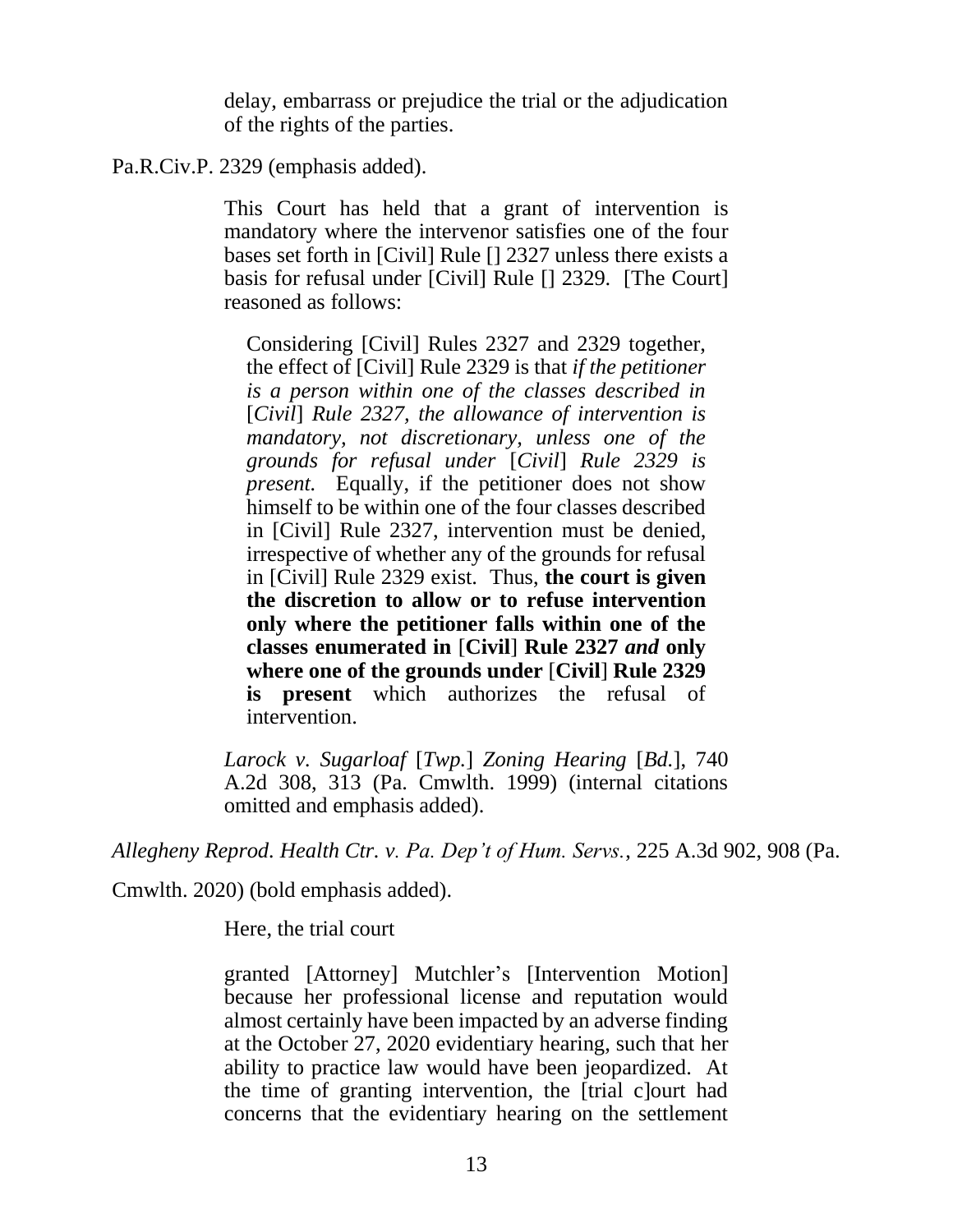agreement would be a *de facto* hearing on allegations of legal malpractice or ethical misconduct, and therefore believed that [Attorney] Mutchler should have the fullest possible opportunity to defend herself.

Reproduced Record (R.R.) at 189a; Trial Ct. Rule 1925(a) Op. at 12. This Court discerns no error in the trial court's reasoning.

Attorney Mutchler's professional license and reputation is undoubtedly a legally enforceable interest. Further, the determination on the Motion to Strike could potentially subject Attorney Mutchler to a legal malpractice claim. *See Muhammad v. Strassburger, McKenna, Messer, Shilobod and Gutnick*, 587 A.2d 1346, 1348 (Pa. 1991) (wherein, after an evidentiary hearing, a trial court determined that **appellees agreed to the settlement**, the appellees sued their attorney for legal malpractice, and the Pennsylvania Supreme Court held that it "will not permit a suit to be filed by a dissatisfied plaintiff against his attorney following a settlement **to which that plaintiff agreed**, unless that plaintiff can show he was fraudulently induced to settle the original action." (emphasis added)). Accordingly, because its determination of the Motion to Strike may affect Attorney Mutchler's legally enforceable interest, the trial court did not err or abuse its discretion by granting Attorney Mutchler's Intervention Motion.

Hahn next argues that the trial court erred as a matter of law and abused its discretion by holding her to a strict evidentiary requirement to submit critical material evidence into the record during an RTKL appeal hearing.<sup>8</sup> Specifically, Hahn contends that the trial court erred by precluding her from presenting Simon Campbell (Campbell) as a witness, and by refusing to admit her Supplemental Filing into the record.

<sup>&</sup>lt;sup>8</sup> The evidentiary hearing was not regarding the RTKL matter. It was a hearing on Hahn's Motion to Strike. Notwithstanding, Hahn devoted half of her argument in her brief to this Court on this issue to the burden of proof and rules of evidence in administrative agency cases and under the RTKL. *See* Hahn Br. at 24-27.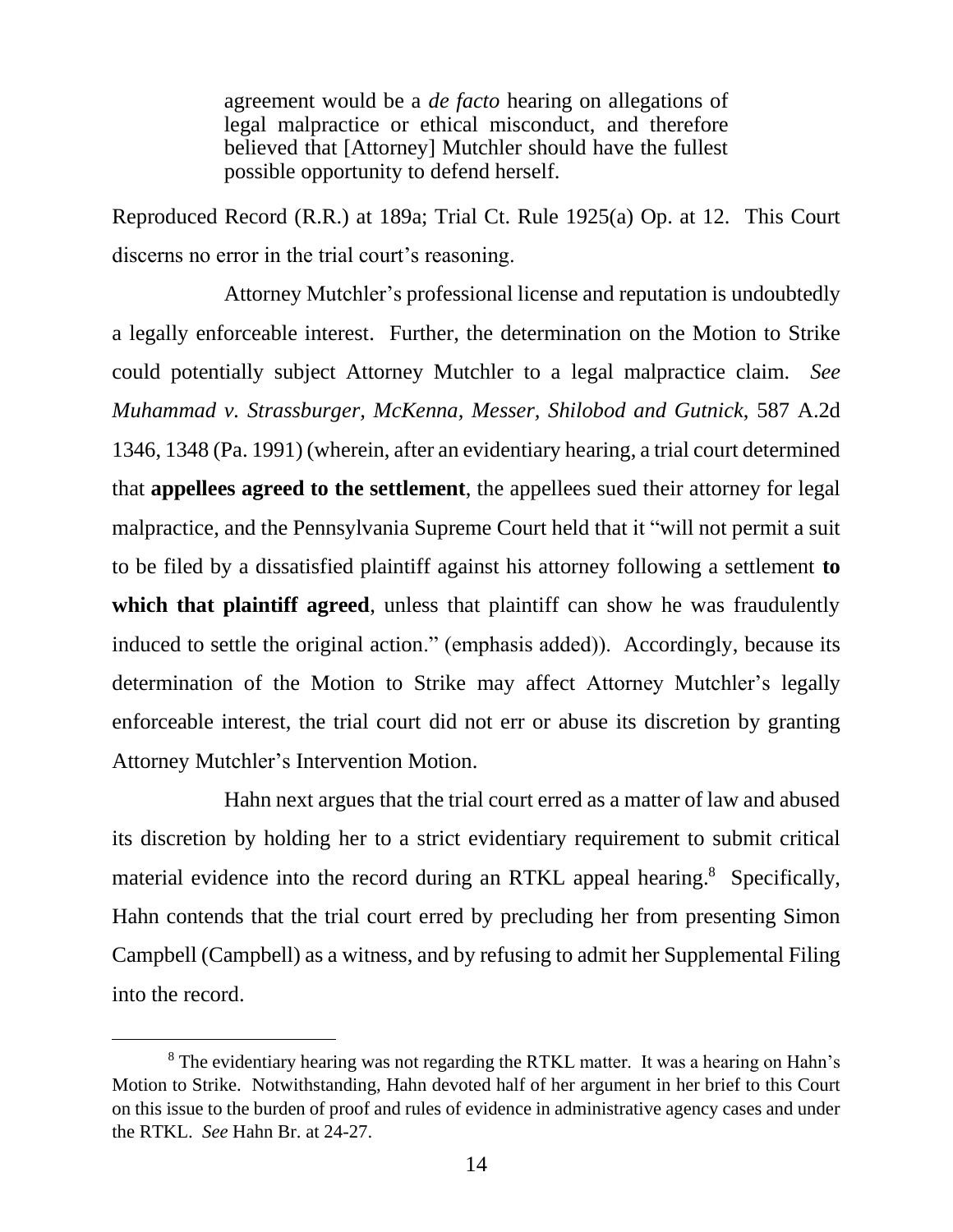The trial court began the evidentiary hearing as follows:

THE [TRIAL] COURT: Okay, good afternoon. We're here for the hearing on [] Hahn's [M]otion to [S]trike []. She's the moving party in the case, so we'll ask that, [] Hahn, if you'd care to call your first witness.

. . . .

[] HAHN: Your Honor, I -- good morning. My first witness is [] Campbell. Has he connected through the Zoom meeting yet?

THE [TRIAL] COURT: First of all, what relevance does he even have to the [M]otion to [S]trike . . . ? We're doing that hearing first.

[] HAHN: Okay. Your last e-mail to me instructed that they be heard concurrently.

THE [TRIAL] COURT: Right, but we're going to start with the [M]otion to [S]trike  $\dots$ .

[] HAHN: Okay. So we'll wait until later, then, to call him?

THE [TRIAL] COURT: When the time comes, I'll permit you to call him.

[] HAHN: Okay. Very good. . . .

Filing at 47-48; N.T. at 3-4.

At the end of the Motion to Strike hearing, the following interchange

occurred:

THE [TRIAL] COURT: . . . . The [trial c]ourt will take the matter of the [Motion to Strike] under advisement. We are going to have a very short presentation on the issue . . . [] Hahn asked to present in [m]otion [c]ourt on last Thursday, I believe it was, a -- a [M]otion for [S]anctions. As a [m]otion [c]ourt procedure, we're not taking evidence. I'll hear, [] Hahn, what your -- the basis for your argument is relative to a [M]otion for [S]anctions and other relief. I'll hear from [. . . .]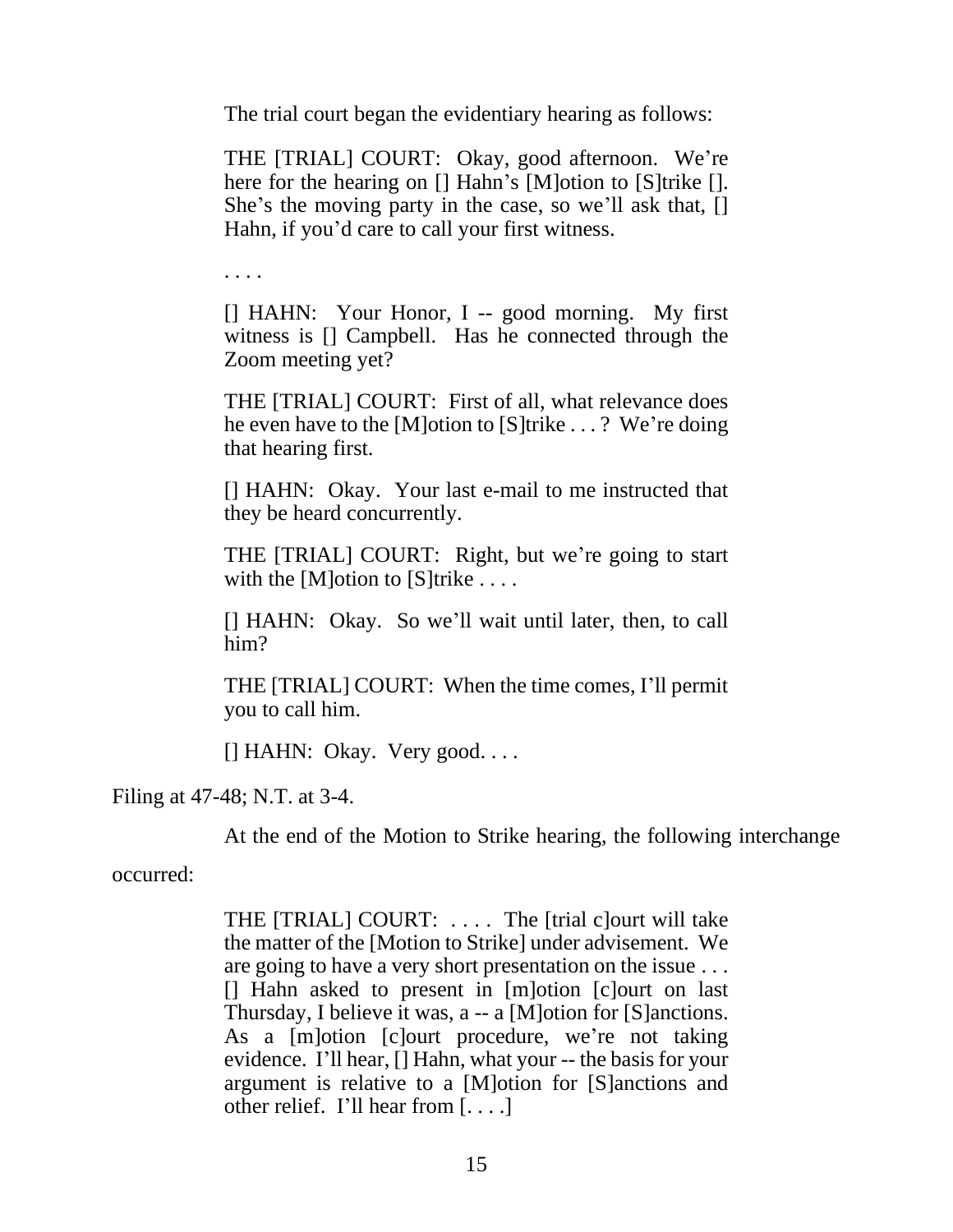[] HAHN: At this time, I'd like to withdraw my [M]otion for [S]anctions.

THE [TRIAL] COURT: Very well.

Filing at 207; N.T. at 163.

Nonetheless, Hahn maintains in her brief:

The [trial c]ourt did not allow [Hahn] to present her Motion for Sanctions "concurrently" as instructed prior to the evidentiary hearing. Instead, [Hahn] wasn't permitted to present her arguments of bad faith to support her Motion for Sanctions until the last few minutes of the four (4)[- ]hour hearing which ended at 5:30 P[.]M[.]; an hour and a half after the courthouse had closed.

Hahn Br. at 28.

This Court ordered the evidentiary hearing on the Motion to Strike. Hahn filed the Motion for Sanctions subsequent thereto. The trial court scheduled them to be heard on the same day for the parties' and Attorney Mutchler's convenience. Specifically, Attorney Mutchler requested:

> For logistics and judicial economy, I would ask that the [trial c]ourt hear this matter on [] Hahn's [M]otion for [S]anctions **at the conclusion of the evidentiary hearing**  established for October 27, 2020, when all the parties will be present. I am currently out of state on a matter until Sunday when I will be returning.

R.R. at 67a (emphasis added). The trial court subsequently directed:

After considering the issues raised by Attorney Mutchler of judicial economy and logistics by having two separate proceedings in the span of less than a week, [the trial court] has decided that [] Hahn's Motion for Sanctions . . . will be heard concurrently with the Motion to Strike at the hearing on October 27, 2020. The parties are directed to have their witnesses, evidence, and arguments ready regarding both motions for October 27, 2020.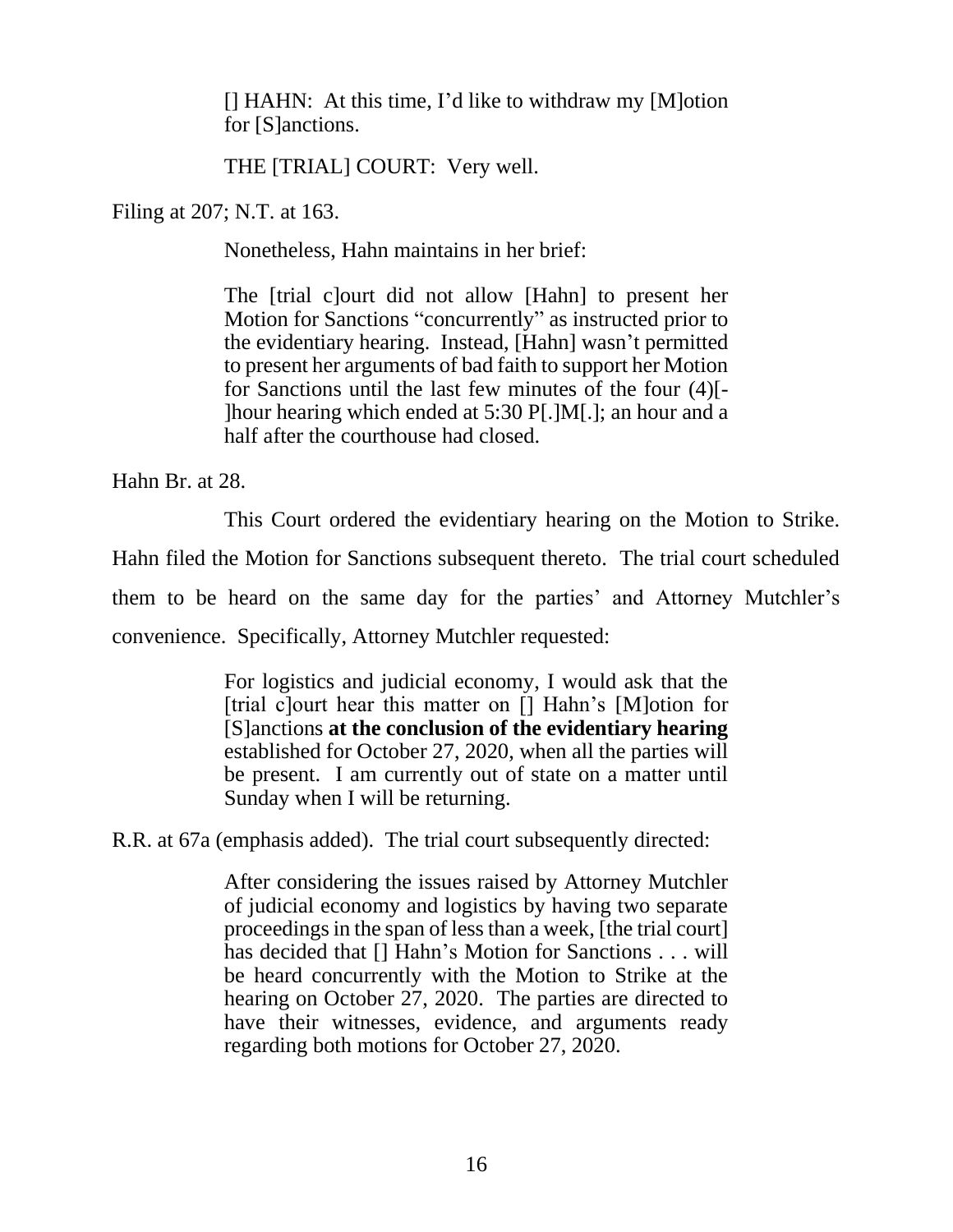R.R. at 66a. The two matters were not meant to be tried together, as they were separate motions. Hahn had an opportunity to argue her Motion for Sanctions at the conclusion of the Motion to Strike, but instead chose to withdraw her Sanctions Motion.

Relative to Hahn's assertion that she was precluded from entering her Supplemental Filing into evidence, as discussed *supra*, Hahn never presented the Supplemental Filing at the hearing. Rather, she filed it with the trial court before the hearing, expecting the trial court to review it *in camera*, and never presented it during the hearing requesting that it be entered into evidence. Accordingly, the trial court did not err by precluding Hahn from presenting Campbell as a witness, and by refusing to admit her Supplemental Filing into the record.

Finally, Hahn argues that the trial court erred as a matter of law and abused its discretion by allowing the Township's Praecipe to Discontinue to remain in full force and effect, when the Township failed to release records as directed by the OOR's Final Determination. Specifically, Hahn contends: "**Assuming**, *arguendo*, that [**Hahn**] **is successful in striking the discontinuance** of the Township's [March 22, 2018 appeal to the trial court], the underlying Final Determination has not been examined by a reviewing court, nor has [Hahn] been afforded the opportunity to respond to the Petition for [Judicial] Review." Hahn Br. at 32 (emphasis added). Because the trial court denied Hahn's Motion to Strike, and this Court has no reason to disturb the trial court's order, there is nothing for this Court to address.

#### **Conclusion**

Based on a review of the record, this Court concludes that the trial court did not "overrid[e] or misappl[y the law], or [exercise] judgment [that] is manifestly unreasonable, or the result of partiality, prejudice, bias or ill-will[.]" *Fancsali*, 761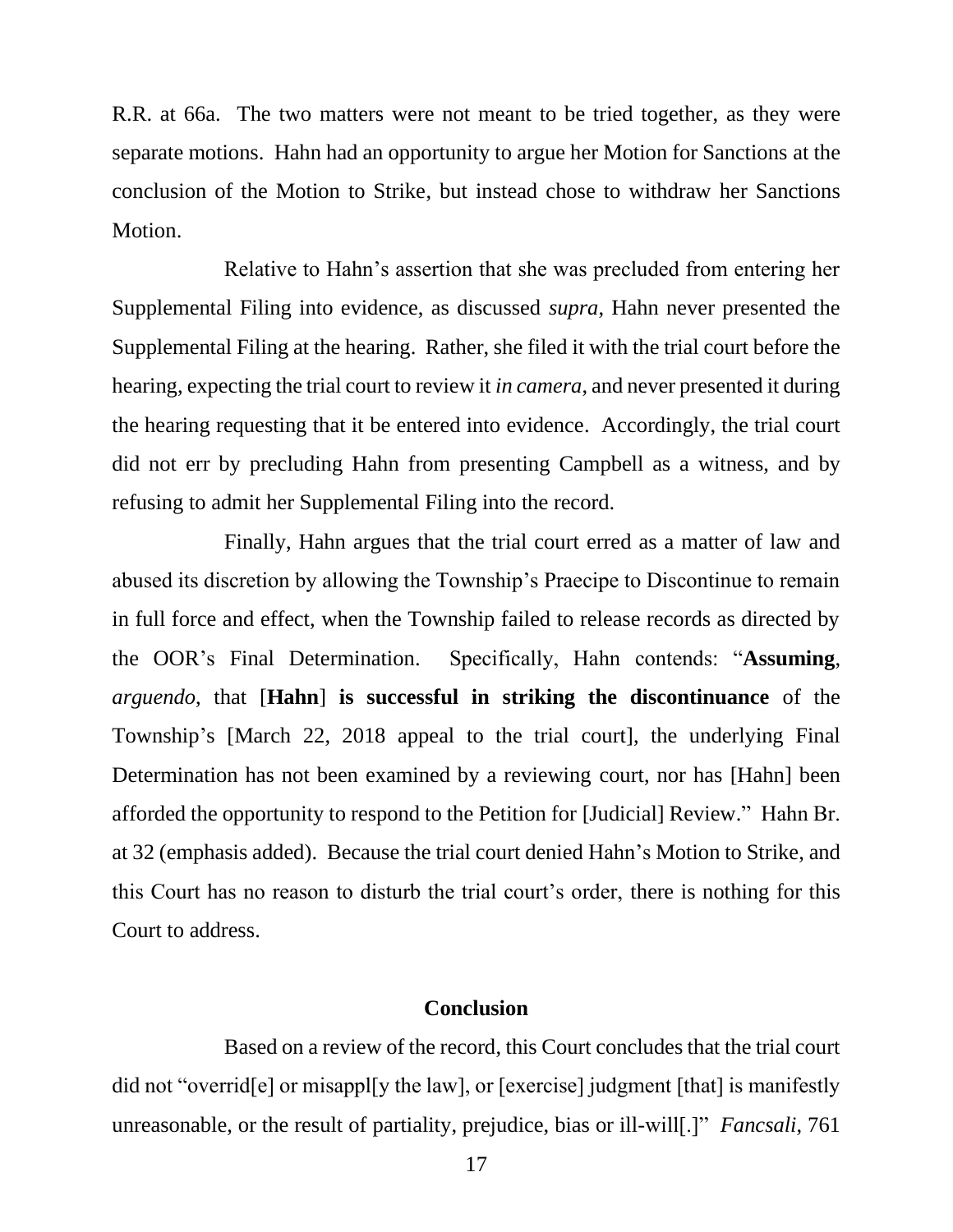A.2d at 1162 (quoting *Paden*, 658 A.2d at 343). Accordingly, the trial court did not "abuse[]" its "discretion" by denying Hahn's Motion to Strike. *Id*. For all of the above reasons, the trial court's order is affirmed.

## ANNE E. COVEY, Judge

\_\_\_\_\_\_\_\_\_\_\_\_\_\_\_\_\_\_\_\_\_\_\_\_\_\_\_\_\_\_\_\_\_

Judges Fizzano Cannon and Wallace did not participate in the decision in this case.